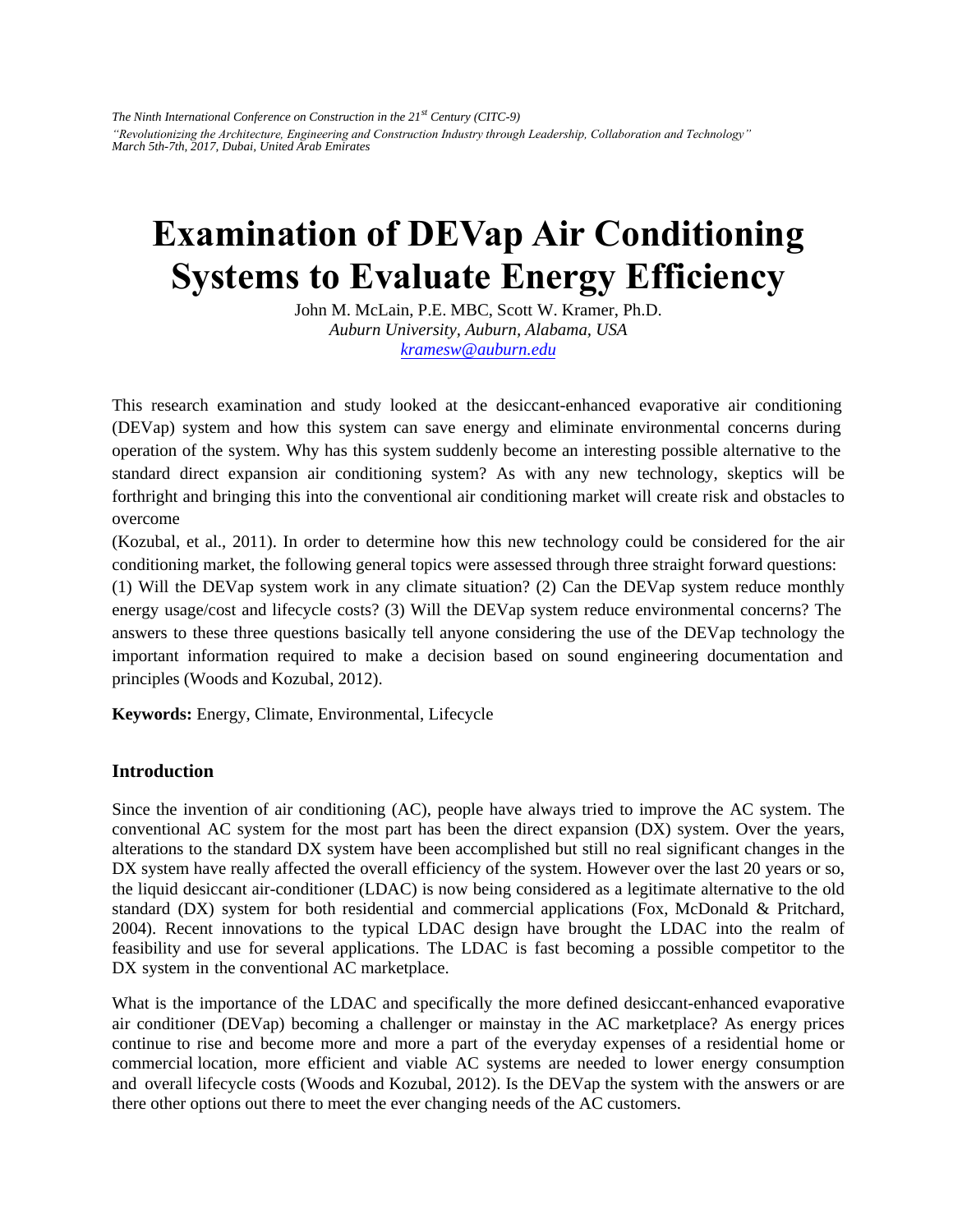# **Background**

A surprising fact about the LDAC system is that it has been around for more years than one expects since this particular process has been used for industrial and agricultural purposes and specifically used for humidity control in textile mills and post-harvest low temperature crop drying harvest in-stores (AIL Research, 2002). These systems were and still are vital to the productivity and profitability of both the textile and agricultural industries (AIL Research, 2002). Humidity control or dehumidification is one of the most important components of the LDAC system. The LDAC system must control the humidity to levels that allow proper functionality of the system equipment and components.

Hence, the development more recently of the DEVap system since its primary function is a more scientifically advanced humidity control or dehumidification process (Kabeel and Almagar, 2013).

The specific DEVap technology has only been around for the last 7 plus years and each year seems to bring more and more developments that lead the industry to believe that this system can function as designed and offer a viable alternative to the old industry standards for air conditioning systems (Katejanekarn, 2010). Currently, only laboratory development and testing of this system exists and no real installations of the system have been accomplished to date. The laboratory development has been created by the National Renewable Energy Laboratory (NREL) of the US Department of Energy (DOE) (Kozubal, et al., 2011). Testing and simulations of the system are on-going and a real working prototype model of this system is expected to be completed in the spring of 2014 (Kozubal, et al., 2011). The developers and simulators who have been working hand in hand feel confident the working prototype model will finally be the breakthrough to allow the DEVap system to be a complete and legitimate competitor in the AC marketplace. The simulations and testing will be discussed further in this paper.

## **Purpose**

The purpose of this research was to investigate the claims and statements provided by the developers and laboratory testers as to the validity that the DEVap system technology will lower energy usage costs and the overall life cycle costs of an AC system. More precisely, will the DEVap system actually reduce the monthly energy usage and reduce the energy costs for the life of the DEVap system versus the same costs for a traditional DX system? The resolutions to the following questions could solidify the validity of the DEVap system:

- $\Box$  Will the DEVap system work in any climate situation?
- $\Box$  Can the DEVap system reduce monthly energy usage/cost and lifecycle costs?
- Will the DEVap system reduce environmental concerns?

## **Background**

The DEVap system is similar to previous desiccant systems but the main difference is it use of highly concentrated aqueous salt solutions of lithium chloride or calcium chloride for cooling outdoor air (Woods and Kozubal, 2013). Supposedly the use of either chloride will allow better humidity control than earlier desiccant cooling systems. The better humidity control is achieved through the use of a DEVap cooling core (see figure 1). It should also be noted that no refrigerants are required for the DEVap system thus greatly reducing harmful emissions to the atmosphere.

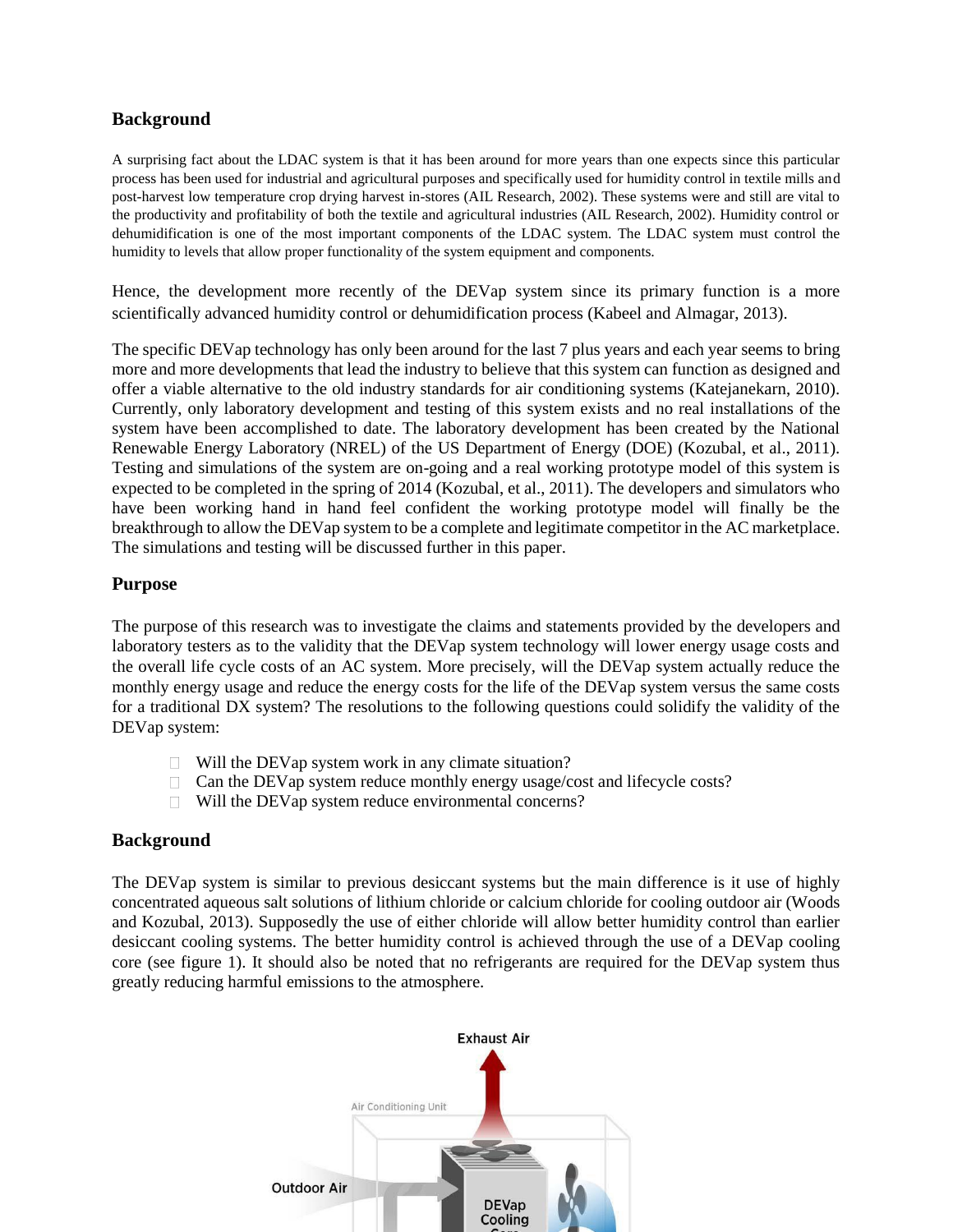## Figure 1 – Typical DEVap Cooling Core

Further explanation of the DEVap core process indicates that the following occurs when the process enhances the typical LDAC (see figure 2):

Ventilation air [1] and warm air [2] are mixed into ma single air stream. This mixed air stream (now the product air) is drawn through the top channel in the heat exchange pair. The product air stream is brought into immediate contact with the drying potential of the liquid desiccant [d] through a vapor-permeable membrane. Dehumidification [ii] occurs as the desiccant absorbs water vapor form the product air. The product air stream is cooled and dehumidified, then supplied to the building space [3]. A portion of the product air, which has had its dew point reduced (dehumidified), is drawn through the bottom channel of the heat exchange pair and acts as a secondary air stream. The secondary air stream is brought into immediate contact with the water layer [c] through a vapor-permeable membrane [b]. The two air streams are structurally separated by thin plastic sheets [a] through which thermal energy flows, including the heat of absorption [i]. Water evaporates through the membranes and is transferred to the air stream [iii]. The secondary air stream is exhausted [4] to the outside as hot humid air (Kozubal, et al., 2011).



Figure 2 – Physical DEVap Concept Description

As stated earlier, the NREL has been the exceptional leader in the development and testing of the DEVap system. The NREL has been using building energy models to simulate the DEVap system to determine the effectiveness of the system and how it relates to energy usage and life cycle conditions (Kozubal, et al., 2011). The paper will closely exam the simulation data as well as some typical design systems that have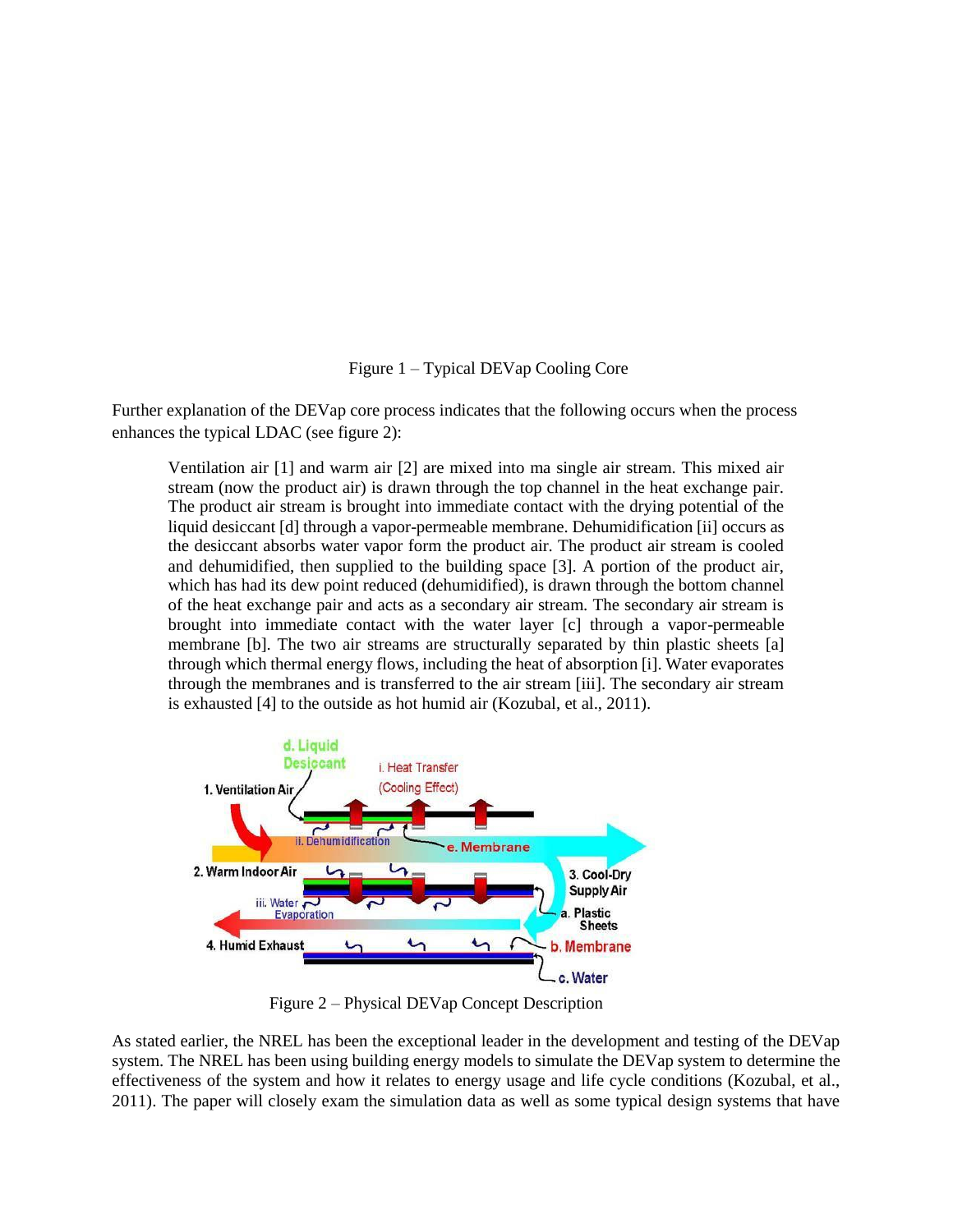been developed by the NREL in conjunction and cooperation with AIL Research and Synapse Product Development through public grants and private industry donations (AIL Research, 2002).

#### **Research Examination**

The NREL was tasked to perform simulations of the DEVap system technology in various climatic situations that could anticipate most of the scenarios for applications within the United States and other areas of similar climates. The simulations were performed variating building energy models (discussed earlier) to extract data and analysis **for the performance of the DEVap system**. The NREL determined that the most useful simulations would be to simulate new and retrofit AC stems for residential applications and new and retrofit AC systems for commercial applications. These simulations will basically involve enough situations to produce  $\sqrt{\text{seful}}$  and  $\frac{1}{\text{mech}}$  informative data to  $\frac{1}{\text{mech}}$  a thorough and comprehensive investigation of the DEVap system. Cool, dry air

In a typical residential configuration, a  $\frac{1}{2}$  ton DEVap system can be comprised of a DEVap AC unit, a two stage regenerator, and desiccant storage (see figure 3). The regenerator can be powered by using natural gas or thermal heat and the DEVap core can be integrated with a furnace and and and ler if present. The regenerator contains a 30 kBtu boller (typical DHW's are 200 kBtu) and a HMX scavenging regenerator (Kozubal, et al., 2011). In theory, this type of DEVap set up will perform the air conditioning with independent temperature and humidity control, provide a dedicated dehymidifier and include a mechanical ventilator. The DEVap residential application will supply air  $\frac{1}{2}$  and  $\frac{1}{2}$  are  $\frac{1}{2}$  and  $\frac{1}{2}$  and  $\frac{1}{2}$  and  $\frac{1}{2}$  are  $\frac{1}{2}$  and  $\frac{1}{2}$  are  $\frac{1}{2}$  and  $\frac{1}{2}$  are  $\frac{1}{2}$  and  $\frac{1$ 

Figure 3 – Typical DEVap Residential Configuration with Solar Option

In a typical commercial configuration, a DEVap roof top unit (RTU) system can be comprised of a DEVap AC core, a two stage regenerator, and desiccant storage (see figure 4). This type of unit is expected to have a larger core than a typical DX evaporator coil but the regenerator is very compact and no DX condensing section is necessary. Overall the DEVap RTU will be smaller than a comparable DX RTU. The DEVap RTU will also integrate with a building similar to the standard DX RTU and no significant changes will be necessary for the installation and ducting process. It should also be noted that the commercial application for the regenerator can be powered by using natural gas and in some cases thermal heat. As with the residential unit, the DEVap RTU commercial application will supply air at 380 or less cfm/ton.

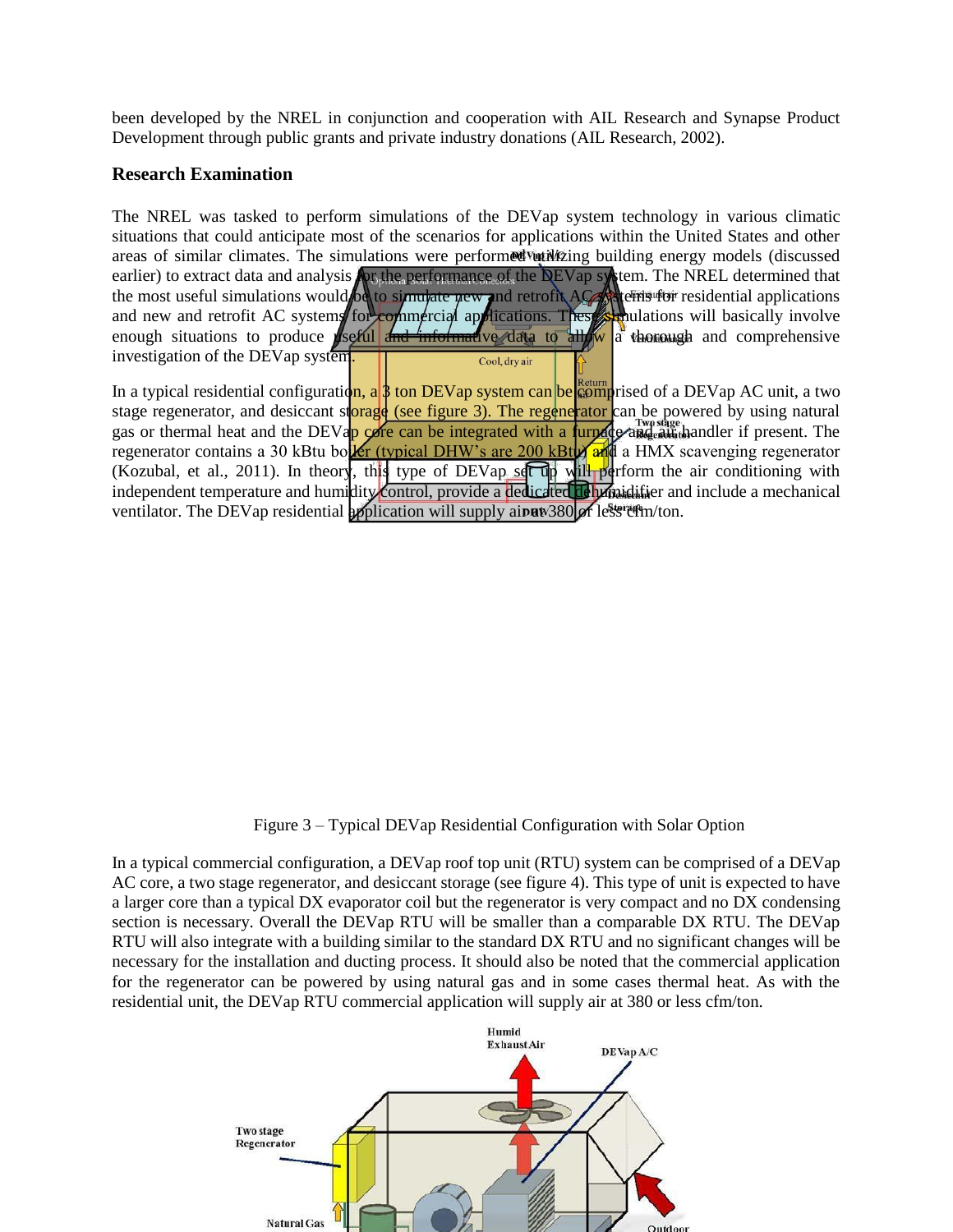#### Figure 4 – Typical Packaged DEVap RTU

#### **Data Examination**

#### *Eight City Simulations*

In order to provide useful data through the simulations, the comparison between the DEVap and DX systems had to be similar in size and the parameters had to be as close to identical as possible. The NREL used the Transient Systems Simulations (TRNSYS) program for a building energy model to simulate the parameters for each system (AIL Research, 2002). Four simulations were performed for each of the eight cities representing a typical sample of the various climates across the U.S. (see table 1). The sizes of the systems were in 1 ton increments in order to meet the 100% sensible load.

|                  | Phoenix | San<br>Francisco | Washington,<br>DC. | Tampa | Atlanta | Chicago | <b>Boston</b> | Houston |
|------------------|---------|------------------|--------------------|-------|---------|---------|---------------|---------|
| New construction |         |                  |                    |       |         |         |               |         |
| DX               | 4 ton   | 3 ton            | 3 ton              | 3 ton | 3 ton   | 3 ton   | 3 ton         | 3 ton   |
| <b>DEVap</b>     | 4 ton   | 3 ton            | 3 ton              | 3 ton | 3 ton   | 3 ton   | 3 ton         | 3 ton   |
| Retrofit         |         |                  |                    |       |         |         |               |         |
| DX               | 4 ton   | 3 ton            | 3 ton              | 3 ton | 4 ton   | 3 ton   | 3 ton         | 4 ton   |
| <b>DEVap</b>     | 4 ton   | 3 ton            | 3 ton              | 4 ton | 4 ton   | 3 ton   | 3 ton         | 4 ton   |

Table 1 – AC System Capacity in Each City Simulated

The DX system consisted of a seasonal energy efficiency ratio (SEER) -13 air conditioner with a standalone dehumidifier, except for city of Phoenix. The DEVap system consisted of a two stage regenerator operating with a coefficient of performance (COP) of 1.2 and variable speed supply and exhaust fans with 50% efficiency. Since the simulations not only examined performance, costs and life cycle costs were also considered for a full comparison of the two systems (ASHRAE. 2006).

#### *Cost Analysis Simulations*

As is the case with most cost comparisons, assumptions had to be made to validate a legitimate analysis. In order to perform a full cost comparison, the annualized cost of cooling in dollars per year had to be determined. (see table 2). The assumptions were based on available date for past performances of DX systems and how they relate to energy consumption (ASHRAE. 2006).

| <b>Assumptions</b>                          | <b>New</b><br><b>Construction</b> | <b>Retrot</b> |  |  |  |  |
|---------------------------------------------|-----------------------------------|---------------|--|--|--|--|
| Market discount rate                        | 0.08                              | 0.08          |  |  |  |  |
| Loan rate                                   | 0.05                              | 0.07          |  |  |  |  |
| Inflation rate                              | 0.02                              | 0.02          |  |  |  |  |
| Analysis period                             | 15                                | 15            |  |  |  |  |
| Loan period                                 | 30                                | 5             |  |  |  |  |
| Effective income tax rate                   | 0.3                               |               |  |  |  |  |
| Property tax rate                           | 0.02                              |               |  |  |  |  |
| Ratio of down payment to initial investment | O.1                               |               |  |  |  |  |
| Ratio of assessed value to installed cost   | O.7                               |               |  |  |  |  |
|                                             |                                   |               |  |  |  |  |

Table 2 – Economic Analysis Assumptions.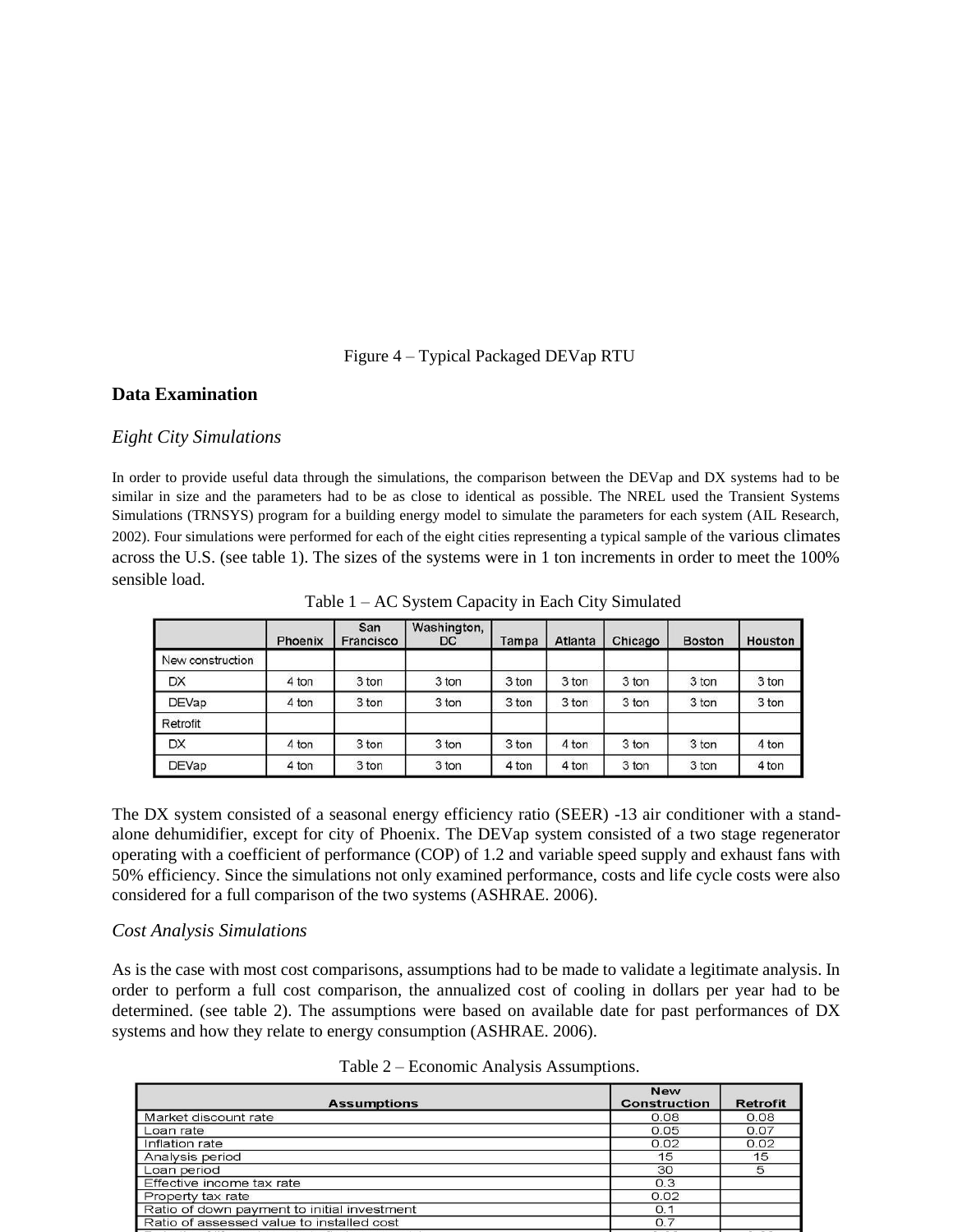The life cycle costs are  $\frac{3000}{1000}$  along with the present worth factor to determine an annualized cost of cooling. Each system has an expected life that is used in the cost analysis so as to provide an accurate cost comparison. After all the simulation data was gathered and confirmed it was time to perform the actual simulations for the **DEXap** and DX systems comparisons. Again to reiterate, the simulations were run to determine energy efficiency, systems performance and systems costs.

| Simulation Results | ェンシン |  | $\blacksquare$ DEVap A/C |
|--------------------|------|--|--------------------------|
|                    | 1000 |  | $\blacksquare$ DX A/C    |

The simulations were performed by the NREL with the stated conditions for each of the eight chosen cites. The first data analysis reveals that cities with a higher daily humidity (Houston, Atlanta) can cause an issue with the DEVap system. Both the DEVap system and DX system were calibrated to meet the indoor temperature set point and maintain a temperature below 478 degrees for 100 percent of the hours. However, the DEVap system was designed to lower humidity in a space to a lower relative humidity during peak cooling season. This is possible because the DEVap system has the ability to achieve a lower sensible heat ratio at peak (Jain, Tripathi & Das, 2011). The data from the city of Houston during the peak season indicates the relative humidity is lower in the DEVap system versus the DX system (see figure 5).

Figure 5 – Indoor Relative Humidity Histograms for Houston in June-August

This lower humidity causes the DEVap system to use more energy than necessary so it's obvious that further optimization of the DEVap control strategy will be needed in order to reduce energy usage and eliminate air that is too dry (low humidity). Optimum indoor relative humidity for AC systems is considered to be around 55%.

Another data result is examining the power usage during peak power hours. Peak power is considered the time of most energy usage so obviously this analysis is the most important factor in overall power usage. A review of the data reveals a very significant difference is usage (see figure 6).

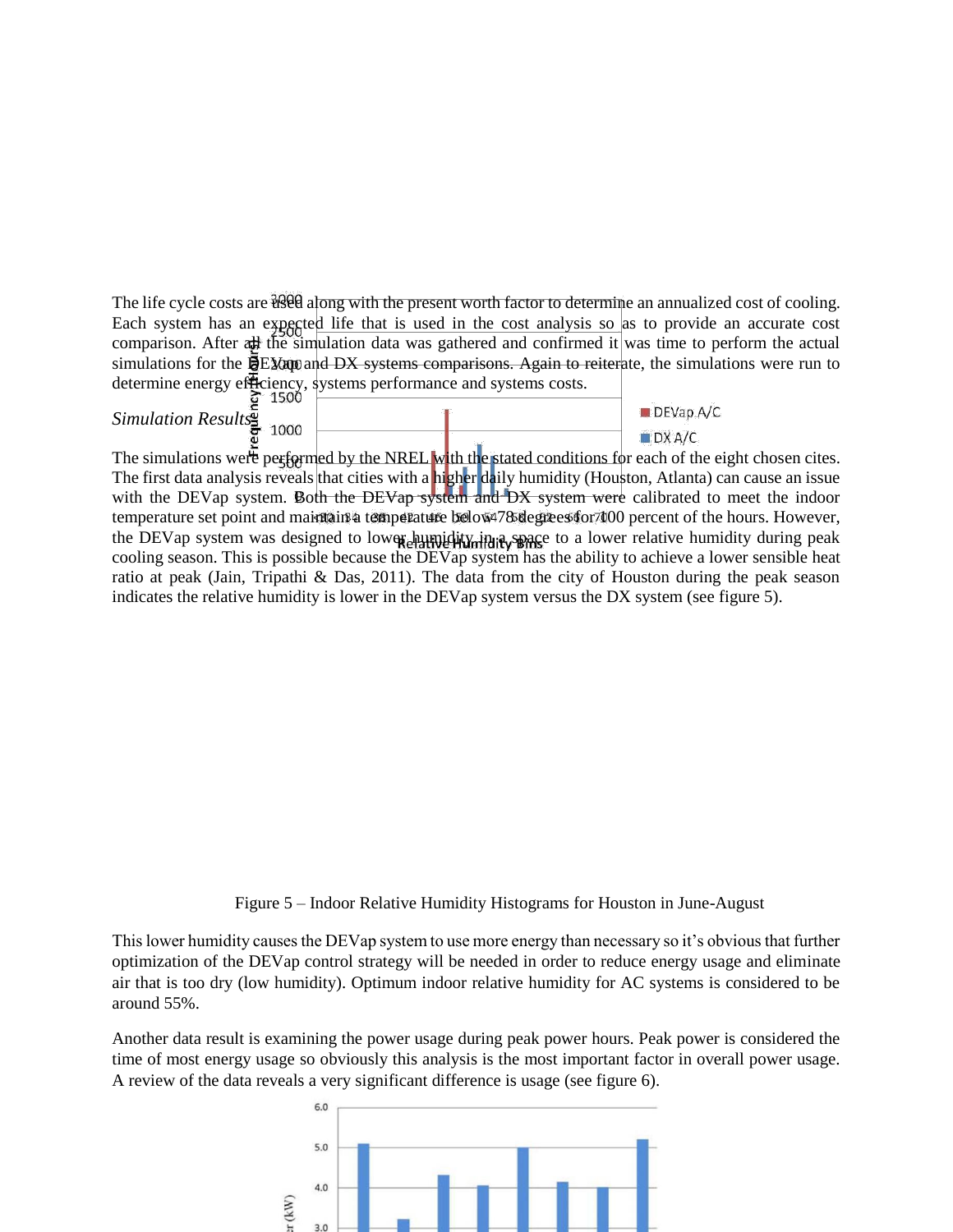

Figure 7 – Source Energy in all Cites, Residential Retrofit

These results again solidify how the humidity control can affect the source energy usage. The difference in energy usage is noticeable different for Phoenix (very dry climate) versus Houston (very humid climate). This again magnifies that the DEVap system requires additional optimization of the DEVap control strategy to reduce energy usage and control humidity for better comfort (Jain, Tripathi & Das, 2011).

Finally the life cycle costs (LCC) of each system must be considered for data analysis. After compiling the data, the costs reveal that upfront costs are higher for the DEVap system but these costs are quickly offset by energy usage (see figure 8).

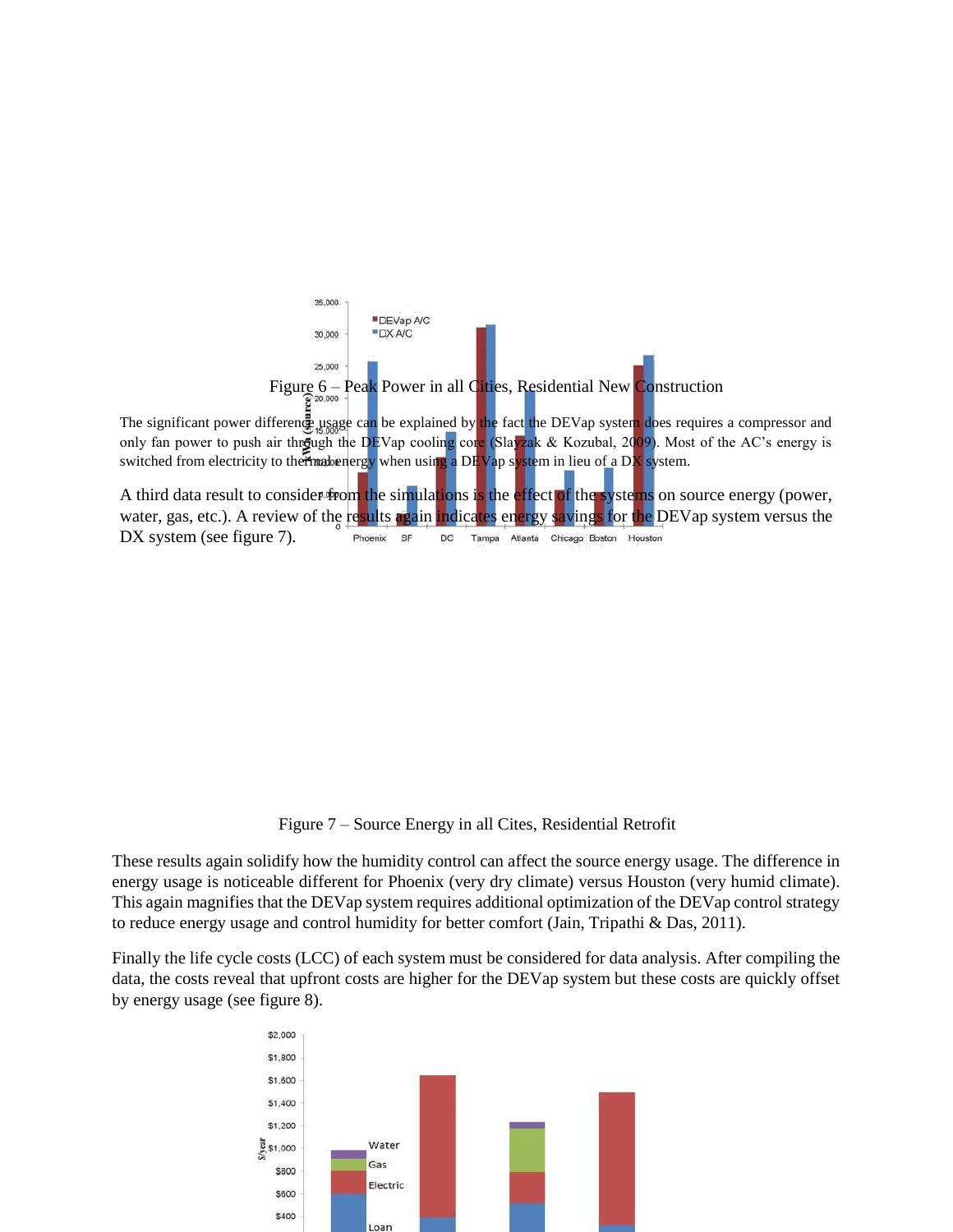#### Figure 8 – LCC's for Phoenix and Houston, Residential New Construction

It's interesting to note the different energy usage for the dry climate versus the humid climate. The simulations again reveal the need for humidity control and how the optimization of the controls for the DEVap system is necessary in order to obtain optimum performance and produce comfortable indoor humidity to meet typical industry standards.

## **Conclusion**

At the outset of this paper, the questions were asked about how the DEVap AC system compares to the standard DX AC system. Through the research and examination of previous studies done for the DEVap system, it appears that the DEVap system can be a technology breakthrough for the AC industry. The estimates of energy savings as demonstrated through simulations only enhance and support the claims of the DEVap system by its developers. The first question posed by this paper asked could the DEVap system work in any climate. The research and simulation data suggests that the DEVap system can work in any climate situation.

The simulation results shows that the DEVap system works in dry climates with little or no modifications required to the typical DEVap design for both residential and commercial applications. However, more humid climates will require redesign or alteration of the control system so humidity can be optimized to a comfortable level and energy usage reduced even more than currently expected.

The second question posed by this paper asked will the DEVap system reduce monthly energy costs and life cycle costs. The analysis indicates that monthly energy costs will be significantly reduced in area of dry climates and even reduced in areas of humid climates. The energy usage in areas of humid climates can be reduced by the modifications stated above. Lifecycle costs through the simulations details that over the system lifetime the DEVap system will outperform the DX system even though upfront costs for the DEVap system are higher than the DX system. The third question passed by this paper asked can the DEVap system reduce environmental concerns. Since the DEVap system contains no refrigerant and only uses aqueous solutions of chloride, the release of harmful gasses into the atmosphere has been completely eliminated. The DEVap system is environmental friendly.

Finally, the DEVap system is still in its infancy in regards to being a viable product for the AC industry. However, the simulation data and costs analysis numbers are very positive and foresee a product that could dramatically change the AC industry. Once the working prototype is up and running in the spring of 2014, more valuable and informative data will be available to better determine if the DEVap system is the wave of the future for the AC industry.

#### **References**

AIL Research, Inc. 2002. An Advanced Regenerator for Liquid Desiccants. Federal Grant No. DE-FG02-01ER83140. ASHRAE. 2006. *ASHRAE Handbook: Refrigeration*. American Society of Heating, Refrigerating and Air-Conditioning Engineers, Inc.